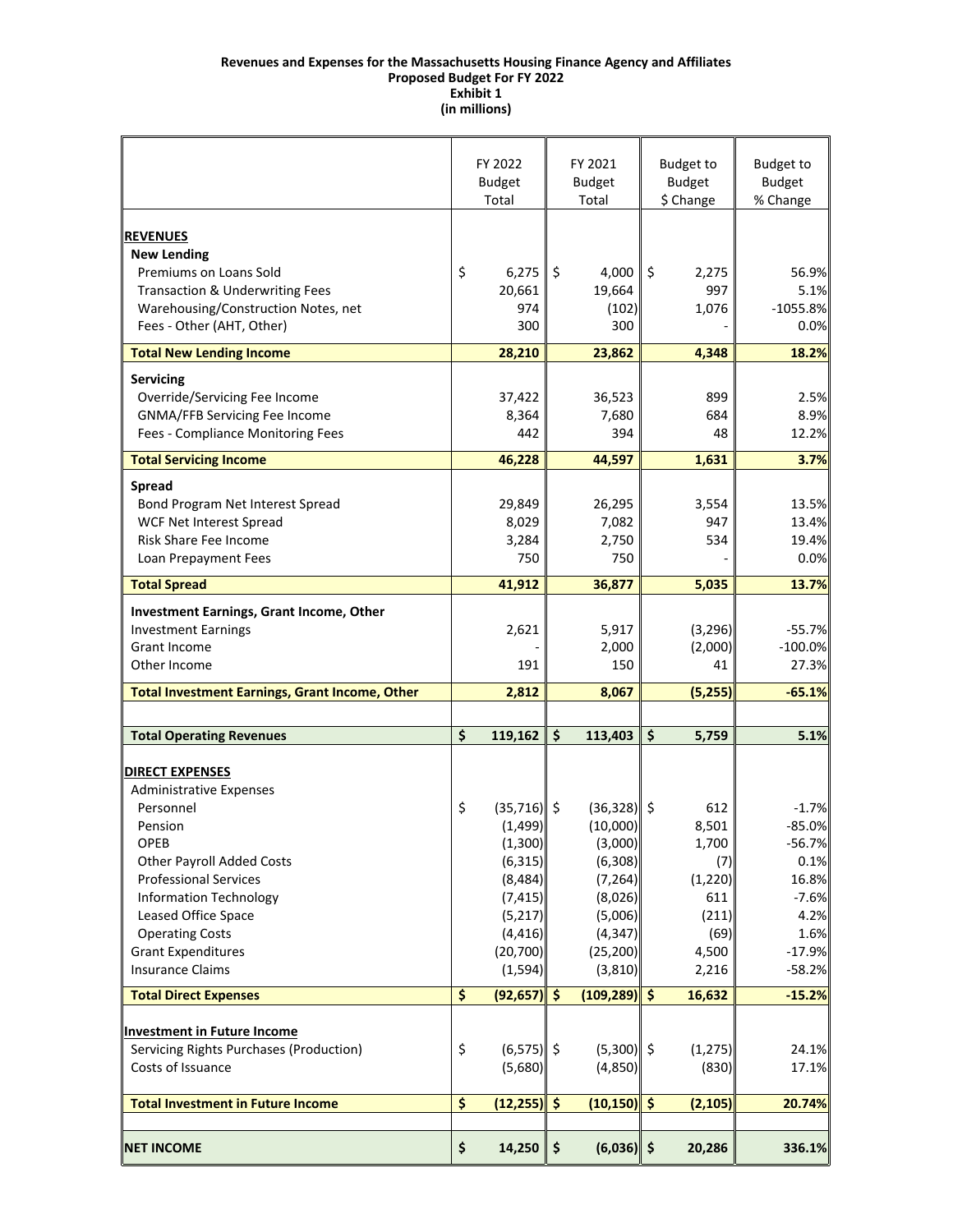#### **Revenues and Expenses for the Massachusetts Housing Finance Agency and Affiliates by Business Line**

#### **Proposed Budget For FY 2022 Exhibit 2**

**(in millions)**

|                                                                                                                                                                                                                                                                                                                                                                                                                                       | Home<br>Ownership                                                                                              | Rental<br>Areas                                                                                                                                                                                                                                                                                                                                                                                                                                                                                                                                                                           | Mortgage<br>Insurance<br>Fund                                                                 | Opportunity<br>Fund                                                                      | Corporate                                                                                                                        | FY 2022<br><b>Budget</b><br>Total                                                                                                                                       | FY 2021<br><b>Budget</b><br>Total                                                                                                                                               | <b>Budget to</b><br><b>Budget</b><br>\$ Change                                                                   | <b>Budget to</b><br>Budget<br>% Change                                                                                          |
|---------------------------------------------------------------------------------------------------------------------------------------------------------------------------------------------------------------------------------------------------------------------------------------------------------------------------------------------------------------------------------------------------------------------------------------|----------------------------------------------------------------------------------------------------------------|-------------------------------------------------------------------------------------------------------------------------------------------------------------------------------------------------------------------------------------------------------------------------------------------------------------------------------------------------------------------------------------------------------------------------------------------------------------------------------------------------------------------------------------------------------------------------------------------|-----------------------------------------------------------------------------------------------|------------------------------------------------------------------------------------------|----------------------------------------------------------------------------------------------------------------------------------|-------------------------------------------------------------------------------------------------------------------------------------------------------------------------|---------------------------------------------------------------------------------------------------------------------------------------------------------------------------------|------------------------------------------------------------------------------------------------------------------|---------------------------------------------------------------------------------------------------------------------------------|
| <b>REVENUES</b><br><b>New Lending</b><br>Premiums on Loans Sold<br><b>Transaction &amp; Underwriting Fees</b><br>Warehousing/Construction Notes, net<br>Fees - Other (AHT, Other)                                                                                                                                                                                                                                                     | \$<br>3,275<br>792<br>746                                                                                      | \$<br>$3,000$   \$<br>14,400<br>228<br>300                                                                                                                                                                                                                                                                                                                                                                                                                                                                                                                                                | 5,469                                                                                         | \$<br>$\overline{\phantom{0}}$                                                           | \$<br>$\overline{\phantom{a}}$                                                                                                   | \$<br>6,275<br>20,661<br>974<br>300                                                                                                                                     | \$<br>4,000<br>19,664<br>(102)<br>300                                                                                                                                           | \$<br>2,275<br>997<br>1,076                                                                                      | 56.9%<br>5.1%<br>$-1055.8%$<br>0.0%                                                                                             |
| <b>Total New Lending Income</b>                                                                                                                                                                                                                                                                                                                                                                                                       | 4,813                                                                                                          | 17,928                                                                                                                                                                                                                                                                                                                                                                                                                                                                                                                                                                                    | 5,469                                                                                         |                                                                                          |                                                                                                                                  | 28,210                                                                                                                                                                  | 23,862                                                                                                                                                                          | 4,348                                                                                                            | 18.2%                                                                                                                           |
| Servicing<br>Override/Servicing Fee Income<br>GNMA/FFB Servicing Fee Income<br>Fees - Compliance Monitoring Fees                                                                                                                                                                                                                                                                                                                      | 9,778                                                                                                          | 27,644<br>8,364<br>442                                                                                                                                                                                                                                                                                                                                                                                                                                                                                                                                                                    |                                                                                               |                                                                                          |                                                                                                                                  | 37,422<br>8,364<br>442                                                                                                                                                  | 36,523<br>7,680<br>394                                                                                                                                                          | 899<br>684<br>48                                                                                                 | 2.5%<br>8.9%<br>12.2%                                                                                                           |
| <b>Total Servicing Income</b>                                                                                                                                                                                                                                                                                                                                                                                                         | 9,778                                                                                                          | 36,450                                                                                                                                                                                                                                                                                                                                                                                                                                                                                                                                                                                    |                                                                                               |                                                                                          |                                                                                                                                  | 46,228                                                                                                                                                                  | 44,597                                                                                                                                                                          | 1,631                                                                                                            | 3.7%                                                                                                                            |
| <b>Spread</b><br>Bond Program Net Interest Spread<br><b>WCF Net Interest Spread</b><br>Risk Share Fee Income<br>Loan Prepayment Fees                                                                                                                                                                                                                                                                                                  | 6,818                                                                                                          | 23,031<br>8,029<br>3,284<br>750                                                                                                                                                                                                                                                                                                                                                                                                                                                                                                                                                           |                                                                                               |                                                                                          | $\overline{\phantom{a}}$                                                                                                         | 29,849<br>8,029<br>3,284<br>750                                                                                                                                         | 26,295<br>7,082<br>2,750<br>750                                                                                                                                                 | 3,554<br>947<br>534                                                                                              | 13.5%<br>13.4%<br>19.4%<br>0.0%                                                                                                 |
| <b>Total Spread</b>                                                                                                                                                                                                                                                                                                                                                                                                                   | 6,818                                                                                                          | 35,094                                                                                                                                                                                                                                                                                                                                                                                                                                                                                                                                                                                    |                                                                                               |                                                                                          |                                                                                                                                  | 41,912                                                                                                                                                                  | 36,877                                                                                                                                                                          | 5,035                                                                                                            | 13.7%                                                                                                                           |
| Investment Earnings, Grant Income, Other<br><b>Investment Earnings</b><br><b>Grant Income</b><br>Other Income                                                                                                                                                                                                                                                                                                                         |                                                                                                                |                                                                                                                                                                                                                                                                                                                                                                                                                                                                                                                                                                                           | 1,674<br>1,674                                                                                | 524<br>66<br>590                                                                         | 423<br>125<br>548                                                                                                                | 2,621<br>191<br>2,812                                                                                                                                                   | 5,917<br>2,000<br>150                                                                                                                                                           | (3,296)<br>(2,000)<br>41<br>(5,255)                                                                              | $-55.7%$<br>$-100.0%$<br>27.3%<br>$-65.1%$                                                                                      |
| <b>Total Investment Earnings, Grant Income, Other</b>                                                                                                                                                                                                                                                                                                                                                                                 | $\blacksquare$                                                                                                 |                                                                                                                                                                                                                                                                                                                                                                                                                                                                                                                                                                                           |                                                                                               |                                                                                          |                                                                                                                                  |                                                                                                                                                                         | 8,067                                                                                                                                                                           |                                                                                                                  |                                                                                                                                 |
| <b>Total Operating Revenues</b>                                                                                                                                                                                                                                                                                                                                                                                                       | \$21,409                                                                                                       | \$89,472                                                                                                                                                                                                                                                                                                                                                                                                                                                                                                                                                                                  | \$<br>7,143                                                                                   | \$<br>590                                                                                | \$<br>548                                                                                                                        | 119,162<br>Ś.                                                                                                                                                           | \$113,403                                                                                                                                                                       | \$<br>5,759                                                                                                      | 5.1%                                                                                                                            |
| <b>DIRECT EXPENSES</b><br>Administrative Expenses<br>Personnel<br>Pension<br>OPEB<br><b>Other Payroll Added Costs</b><br><b>Professional Services</b><br><b>Information Technology</b><br>Leased Office Space<br><b>Operating Costs</b><br><b>Grant Expenditures</b><br><b>Insurance Claims</b><br><b>Total Direct Expenses</b><br><b>Investment in Future Income</b><br>Servicing Rights Purchases (Production)<br>Costs of Issuance | Ś.<br>(325)<br>(285)<br>(1, 375)<br>(2, 252)<br>(1,745)<br>(1,077)<br>(1, 102)<br>(6,575) \$<br>\$.<br>(2,550) | $(7,578)$ \$ $(13,155)$ \$<br>(535)<br>(465)<br>(2, 245)<br>(378)<br>(257)<br>(1,921)<br>(226)<br>$\left  \frac{1}{2} \right  \left  \frac{1}{2} \right  \left  \frac{1}{2} \right  \left  \frac{1}{2} \right  \left  \frac{1}{2} \right  \left  \frac{1}{2} \right  \left  \frac{1}{2} \right  \left  \frac{1}{2} \right  \left  \frac{1}{2} \right  \left  \frac{1}{2} \right  \left  \frac{1}{2} \right  \left  \frac{1}{2} \right  \left  \frac{1}{2} \right  \left  \frac{1}{2} \right  \left  \frac{1}{2} \right  \left  \frac{1}{2} \right  \left  \frac{1}{2} \right$<br>(3, 130) | $(378)$ \$<br>(15)<br>(10)<br>(60)<br>(908)<br>(50)<br>(13)<br>(1, 594)<br>$(3,027)$ \$<br>\$ | (20, 700)<br>\$                                                                          | $$ (14,605)$ \$<br>(625)<br>(540)<br>(2,635)<br>(4, 947)<br>(5, 413)<br>(2, 170)<br>(3,076)<br>$(20,700)$ \$ $(34,009)$ \$<br>\$ | $(35,716)$ \$<br>(1, 499)<br>(1,300)<br>(6, 315)<br>(8, 484)<br>(7, 415)<br>(5, 217)<br>(4, 416)<br>(20, 700)<br>(1, 594)<br>(92, 657)<br>\$<br>$(6,575)$ \$<br>(5,680) | $(36,328)$ \$<br>(10,000)<br>(3,000)<br>(6,308)<br>(7, 264)<br>(8,026)<br>(5,006)<br>(4, 347)<br>(25, 200)<br>(3, 810)<br>$\frac{1}{5}$ (109,289) \$<br>$(5,300)$ \$<br>(4,850) | 612<br>8,501<br>1,700<br>(7)<br>(1,220)<br>611<br>(211)<br>(69)<br>4,500<br>2,216<br>16,632<br>(1, 275)<br>(830) | $-1.7%$<br>$-85.0%$<br>-56.7%<br>0.1%<br>16.8%<br>$-7.6%$<br>4.2%<br>1.6%<br>$-17.9%$<br>$-58.2%$<br>$-15.2%$<br>24.1%<br>17.1% |
| <b>Total Investment in Future Income</b>                                                                                                                                                                                                                                                                                                                                                                                              | \$<br>$(9, 125)$ \$                                                                                            | $(3,130)$ \$                                                                                                                                                                                                                                                                                                                                                                                                                                                                                                                                                                              |                                                                                               | \$<br>$\blacksquare$                                                                     | \$                                                                                                                               | $(12, 255)$ \$<br>\$.                                                                                                                                                   | $(10, 150)$ \$                                                                                                                                                                  | (2, 105)                                                                                                         | 20.74%                                                                                                                          |
| <b>NET INCOME</b>                                                                                                                                                                                                                                                                                                                                                                                                                     |                                                                                                                | $\frac{1}{2}$ (3,456) $\frac{1}{2}$ 67,161 $\frac{1}{2}$                                                                                                                                                                                                                                                                                                                                                                                                                                                                                                                                  | 4,116                                                                                         | $\left  \begin{array}{cc} \text{S} & \text{(20,110)} \end{array} \right $ \$ (33,461) \$ |                                                                                                                                  | 14,250                                                                                                                                                                  | \$                                                                                                                                                                              | $(6,036)$ \$ 20,286                                                                                              | 336.1%                                                                                                                          |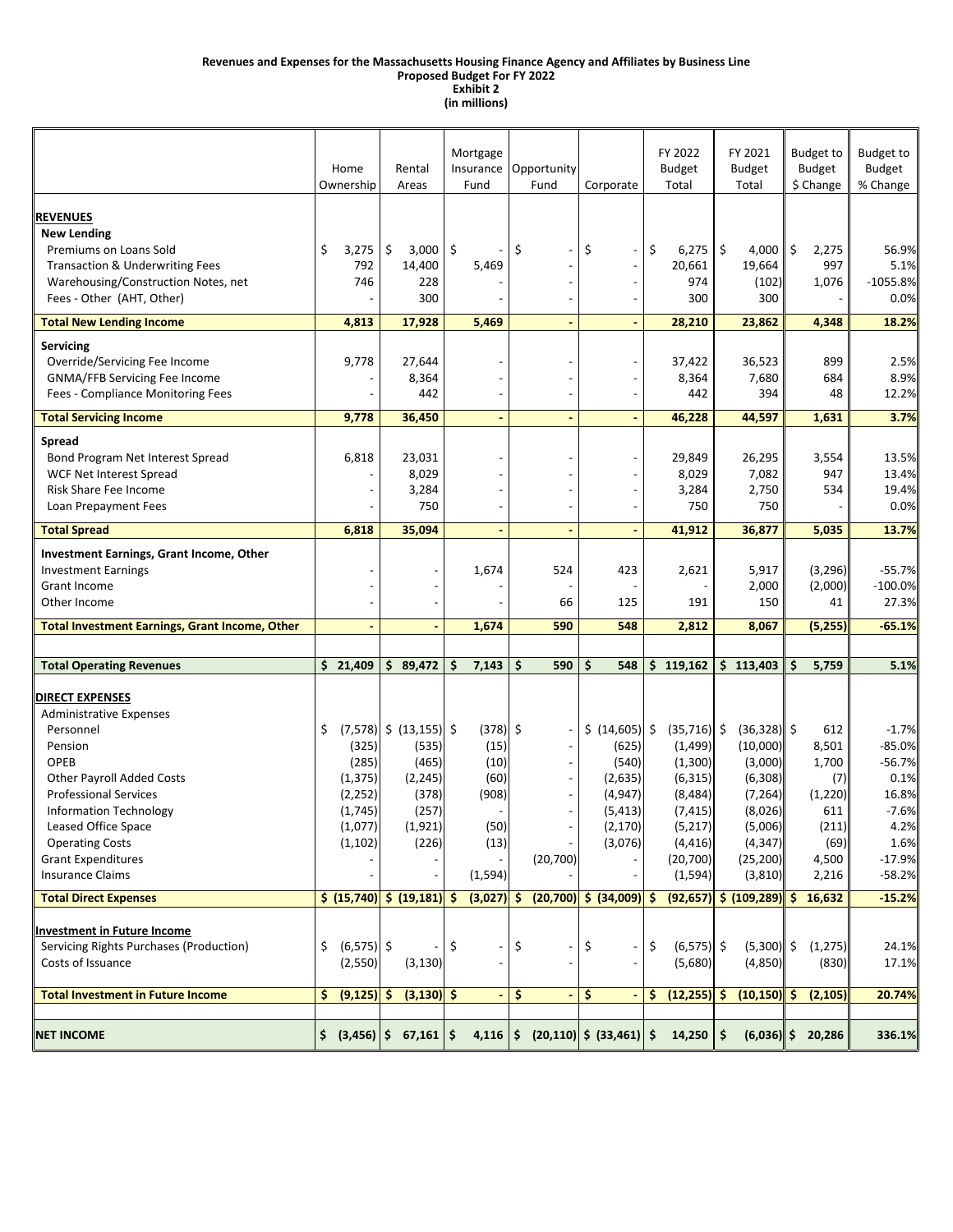#### **Revenues and Expenses for the Massachusetts Housing Finance Agency and Affiliates ‐ Income Streams**

**Proposed Budget For FY 2022**

**Exhibit 3 (in millions)**

|                                                      | FY 2022<br><b>Budget</b> |                      | FY 2021<br><b>Budget</b>    |     | <b>Budget to</b>           | <b>Budget to</b>          |  |    | FY 2021             |
|------------------------------------------------------|--------------------------|----------------------|-----------------------------|-----|----------------------------|---------------------------|--|----|---------------------|
|                                                      | Total                    |                      | Total                       |     | <b>Budget</b><br>\$ Change | <b>Budget</b><br>% Change |  |    | Projection<br>Total |
|                                                      |                          |                      |                             |     |                            |                           |  |    |                     |
| <b>Ongoing Revenue from Past Activities</b>          |                          |                      |                             |     |                            |                           |  |    |                     |
| Bond Program Net Interest Spread                     | \$<br>29,849             | \$                   | 26,295                      |     | 3,554                      | 13.5%                     |  | \$ | 29,069              |
| Override/Servicing Fee Income                        | 37,422                   |                      | 36,523                      |     | 899                        | 2.5%                      |  |    | 35,520              |
| <b>GNMA/FFB Servicing Fee Income</b>                 | 8,364                    |                      | 7,680                       |     | 684                        | 8.9%                      |  |    | 8,076               |
| Risk Share Fee Income                                | 3,284                    |                      | 2,750                       |     | 534                        | 19.4%                     |  |    | 2,750               |
| WCF Net Interest Spread                              | 8,029                    |                      | 7,082                       |     | 947                        | 13.4%                     |  |    | 13,301              |
| Loan Prepayment Fees                                 | 750                      |                      | 750                         |     |                            | 0.0%                      |  |    | 1,875               |
| <b>Investment Earnings</b>                           | 423                      |                      | 2,337                       |     | (1, 914)                   | $-81.9%$                  |  |    | 1,304               |
| Other Income                                         | 125                      |                      | 150                         |     | (25)                       | $-16.7%$                  |  |    | 124                 |
| <b>Total - Ongoing Revenue from Past Activities</b>  | \$<br>88,246             | \$                   | 83,567                      |     | 4,679                      | 5.6%                      |  | \$ | 92,019              |
| <b>Current Year Activity - Fee Revenue</b>           |                          |                      |                             |     |                            |                           |  |    |                     |
| Premiums on Loans Sold                               | \$<br>6,275              | \$                   | 4,000                       | \$  | 2,275                      | 56.9%                     |  | \$ | 13,267              |
| <b>Transaction &amp; Underwriting Fees</b>           | 15,192                   |                      | 14,385                      |     | 807                        | 5.6%                      |  |    | 10,217              |
| Warehousing/Construction Notes, net                  | 974                      |                      | (102)                       |     | 1,076                      | $-1055.8%$                |  |    | (2, 259)            |
| Unusual Loan Related Income                          |                          |                      |                             |     |                            |                           |  |    | 23,699              |
| Fees - Other (AHT, Other)                            | 300                      |                      | 300                         |     |                            | 0.0%                      |  |    | 2,498               |
| Fees - Compliance Monitoring Fees                    | 442                      |                      | 394                         |     | 48                         | 12.2%                     |  |    | 267                 |
| <b>Total Current Year Activity - Fee Revenue</b>     | \$<br>23,183             | \$                   | 18,977                      | \$  | 4,206                      | 22.2%                     |  | \$ | 47,689              |
|                                                      |                          |                      |                             |     |                            |                           |  |    |                     |
| <b>Current Year Activity - Operating Costs</b>       |                          |                      |                             |     |                            |                           |  |    |                     |
| <b>Administrative Expenses</b>                       |                          |                      |                             |     |                            |                           |  |    |                     |
| Personnel                                            | \$<br>$(35,338)$ \$      |                      | $(36,007)$ \$               |     | 669                        | $-1.9%$                   |  | \$ | (34,904)            |
| Pension                                              | (1,485)                  |                      | (9,980)                     |     | 8,495                      | $-85.1%$                  |  |    | (22, 541)           |
| OPEB                                                 | (1, 290)                 |                      | (2,985)                     |     | 1,695                      | $-56.8%$                  |  |    | (3, 265)            |
| <b>Other Payroll Added Costs</b>                     | (6, 255)                 |                      | (6, 228)                    |     | (27)                       | 0.4%                      |  |    | (6,029)             |
| <b>Professional Services</b>                         | (7,577)                  |                      | (6, 482)                    |     | (1,095)                    | 16.9%                     |  |    | (5, 912)            |
| <b>Information Technology</b>                        | (7, 415)                 |                      | (8,026)                     |     | 611                        | $-7.6%$                   |  |    | (7, 161)            |
| Leased Office Space                                  | (5, 168)                 |                      | (4, 976)                    |     | (191)                      | 3.8%                      |  |    | (5, 226)            |
| <b>Operating Costs</b>                               | (4, 403)                 |                      | (4, 325)                    |     | (78)                       | 1.8%                      |  |    | (3,838)             |
| <b>Total Current Year Activity - Operating Costs</b> | \$<br>(68, 930)          | \$                   | (79,009)                    | \$  | 10,079                     | $-12.8%$                  |  | s  | (88, 876)           |
|                                                      |                          |                      |                             |     |                            |                           |  |    |                     |
| Available Net Income - Cash                          | \$<br>42,499             | \$                   | 23,536                      |     | \$18,964                   | 80.6%                     |  | \$ | 50,832              |
| <b>Investment in Future Income</b>                   |                          |                      |                             |     |                            |                           |  |    |                     |
| Servicing Rights Purchases (Production)              | \$<br>$(6,575)$ \$       |                      | $(5,300)$ \$                |     | (1, 275)                   | 24.1%                     |  | \$ | (8, 179)            |
| Costs of Issuance                                    | (5,680)                  |                      | (4,850)                     |     | (830)                      | 17.1%                     |  |    | (7, 229)            |
|                                                      |                          |                      |                             |     |                            |                           |  |    |                     |
| <b>Total Investment in Future Income</b>             | \$                       |                      | $(12,255)$ \$ $(10,150)$ \$ |     | (2, 105)                   | 20.74%                    |  | \$ | (15, 408)           |
| <b>MIF</b>                                           |                          |                      |                             |     |                            |                           |  |    |                     |
| <b>Transaction &amp; Underwriting Fees</b>           | \$<br>5.469              | \$                   | $5,279$ \$                  |     | 190                        | 3.6%                      |  | \$ | 6,280               |
| <b>Investment Earnings</b>                           | 1,674                    |                      | 1,826                       |     | (152)                      | $-8.3%$                   |  |    | 2,044               |
| Personnel                                            | (378)                    |                      | (321)                       |     | (57)                       | 17.7%                     |  |    | (174)               |
| Pension                                              | (15)                     |                      | (20)                        |     | 5                          | $-25.0%$                  |  |    | (40)                |
| <b>OPEB</b>                                          | (10)                     |                      | (15)                        |     | 5                          | $-33.3%$                  |  |    | (35)                |
|                                                      | (60)                     |                      |                             |     | 20                         | $-24.9%$                  |  |    |                     |
| <b>Other Payroll Added Costs</b>                     |                          |                      | (80)                        |     |                            |                           |  |    | (115)               |
| <b>Professional Services</b>                         | (908)                    |                      | (782)                       |     | (126)                      | 16.1%                     |  |    | (549)               |
| Leased Office Space                                  | (50)                     |                      | (30)                        |     | (20)                       | 66.2%                     |  |    | (31)                |
| <b>Operating Costs</b>                               | (13)                     |                      | (22)                        |     | 9                          | $-42.3%$                  |  |    | (17)                |
| <b>Insurance Claims</b>                              | (1, 594)                 |                      | (3,810)                     |     | 2,216                      | $-58.2%$                  |  |    | (1, 158)            |
| <b>Total MIF</b>                                     | \$<br>4,116              | \$.                  | 2,024                       | \$. | 2,091                      | 103.3%                    |  | \$ | 6,201               |
| <b>Opportunity Fund</b>                              |                          |                      |                             |     |                            |                           |  |    |                     |
| <b>Investment Earnings</b>                           | \$<br>524                | \$                   | 1,754                       | \$  | (1, 230)                   | $-70.1%$                  |  | \$ | 453                 |
| Grant Income                                         |                          |                      | 2,000                       |     | (2,000)                    | 100.0%                    |  |    | 7,800               |
| Other Income                                         | 66                       |                      |                             |     | 66                         |                           |  |    | 80                  |
| <b>Grant Expenditures</b>                            | (20, 700)                |                      | (25, 200)                   |     | 4,500                      | $-17.9%$                  |  |    | (1, 190)            |
| <b>Total Opportunity Fund</b>                        | \$<br>(20, 110)          | \$.                  | (21, 446)                   | \$. | 1,336                      | $-6.2%$                   |  | \$ | 7,143               |
|                                                      |                          |                      |                             |     |                            |                           |  |    |                     |
| <b>NET INCOME</b>                                    | \$<br>14,250             | $\boldsymbol{\zeta}$ | $(6,036)$ \$                |     | 20,286                     | 336.1%                    |  | \$ | 48,768              |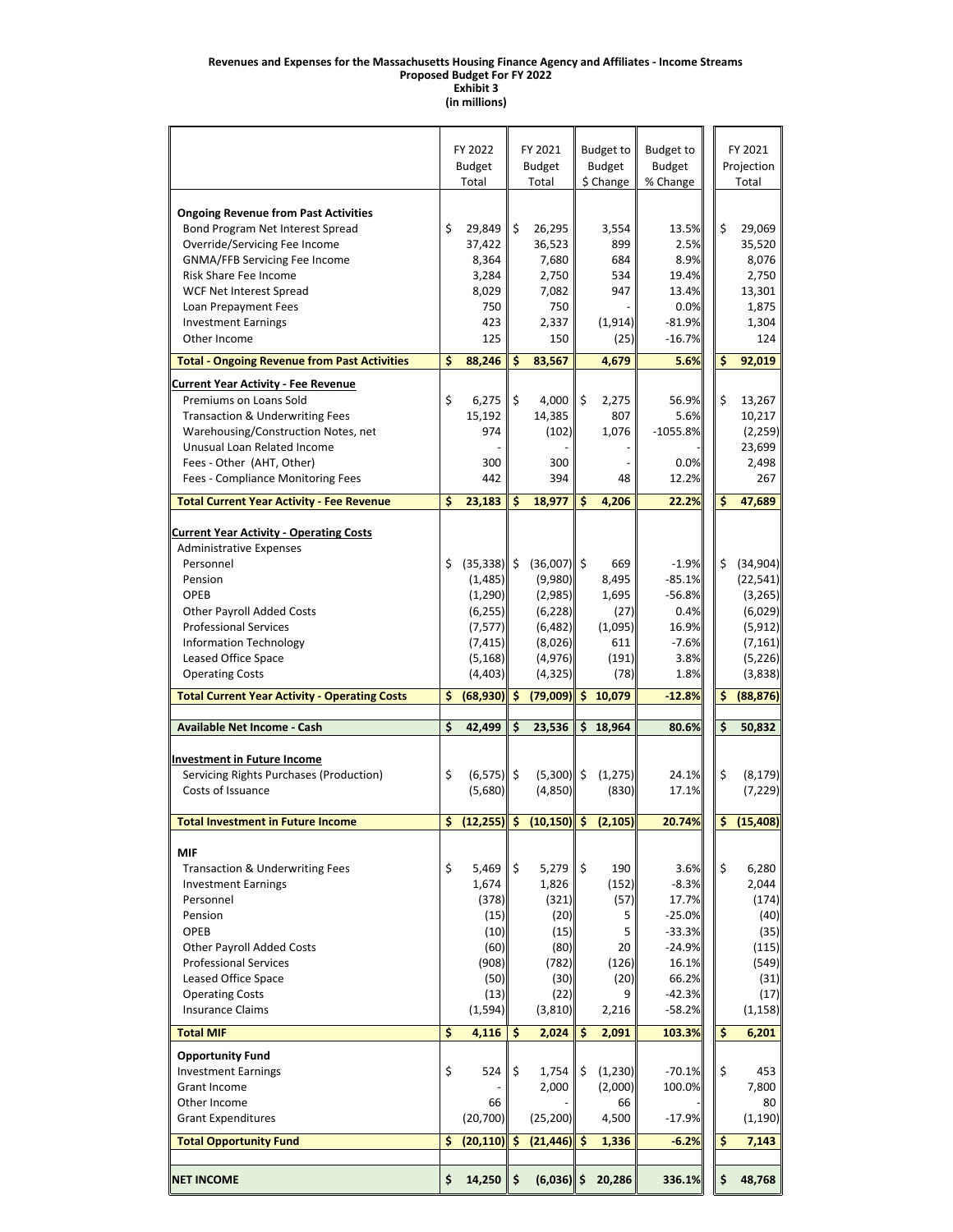# Revenues and Expenses for the Massachusetts Housing Finance Agency and Affiliates - Sustainable Core<br>Proposed Budget For FY 2022<br>Exhibit 4<br>Ein millions)

|                                                                                       | FY 2022<br><b>Budget</b><br>Total | FY 2021<br><b>Budget</b><br>Total | <b>Budget to</b><br><b>Budget</b><br>\$ Change | Budget to<br>Budget<br>% Change |
|---------------------------------------------------------------------------------------|-----------------------------------|-----------------------------------|------------------------------------------------|---------------------------------|
|                                                                                       |                                   |                                   |                                                |                                 |
| <b>WCF - Operating Income</b><br>Override/Servicing Fee Income                        | 37,422                            | 36,523                            | 899                                            | 2.5%                            |
| GNMA/FFB Servicing Fee Income                                                         | 8,364                             | 7,680                             | 684                                            | 8.9%                            |
| Risk Share Fee Income                                                                 | 3,284                             | 2,750                             | 534                                            | 19.4%                           |
| WCF Net Interest Spread                                                               | 8,029<br>750                      | 7,082<br>750                      | 947                                            | 13.4%<br>0.0%                   |
| Loan Prepayment Fees<br><b>Investment Earnings</b>                                    | 423                               | 2,337                             | (1, 914)                                       | $-81.9%$                        |
| Other Income                                                                          | 125                               | 150                               | (25)                                           | $-16.7%$                        |
| Premiums on Loans Sold                                                                | 6,275                             | 4,000                             | 2,275                                          | 56.9%                           |
| Transaction & Underwriting Fees                                                       | 15,192                            | 14,385                            | 807                                            | 5.6%                            |
| Warehousing/Construction Notes, net<br>Fees - Other (AHT, Other)                      | 974<br>300                        | (102)<br>300                      | 1,076                                          | $-1055.8%$<br>0.0%              |
| Fees - Compliance Monitoring Fees                                                     | 442                               | 394                               | 48                                             | 12.2%                           |
| Unusual Loan Related Income                                                           |                                   |                                   |                                                |                                 |
| <b>Total WCF - Operating Income</b>                                                   | \$<br>81,580                      | \$<br>76,249                      | 5,331                                          | 7.0%                            |
| <u><b>WCF - Operating Costs</b></u>                                                   |                                   |                                   |                                                |                                 |
| <b>Administrative Expenses</b>                                                        |                                   |                                   |                                                |                                 |
| Personnel                                                                             | \$<br>(35, 338)                   | \$<br>$(36,007)$ \$               | 669                                            | $-1.9%$                         |
| Pension                                                                               | (1, 485)                          | (9,980)                           | 8,495                                          | $-85.1%$                        |
| OPEB<br>Other Payroll Added Costs                                                     | (1, 290)<br>(6, 255)              | (2,985)<br>(6, 228)               | 1,695<br>(27)                                  | $-56.8%$<br>0.4%                |
| <b>Professional Services</b>                                                          | (7,577)                           | (6, 482)                          | (1,095)                                        | 16.9%                           |
| Information Technology                                                                | (7, 415)                          | (8,026)                           | 611                                            | $-7.6%$                         |
| Leased Office Space                                                                   | (5, 168)                          | (4,976)                           | (191)                                          | 3.8%                            |
| <b>Operating Costs</b>                                                                | (4, 403)                          | (4, 325)                          | (78)                                           | 1.8%                            |
| Servicing Rights Purchases (Production)                                               | (6, 575)                          | (5,300)                           | (1, 275)                                       | 24.1%                           |
| <b>Total WCF - Operating Costs</b>                                                    | \$<br>(75, 505)                   | \$<br>(84, 309)                   | \$<br>8,804                                    | $-10.4%$                        |
| <b>Excess of Revenues over Expenses</b>                                               | \$<br>6,075                       | \$<br>(8,059)                     | \$<br>14,135                                   | 175.4%                          |
|                                                                                       |                                   |                                   |                                                |                                 |
| <b>Transfers From the Bond Programs</b><br>Multi-Family Bond Programs - Housing Bonds | \$<br>15,000                      | \$<br>8,878                       | \$<br>6,122                                    | 69.0%                           |
| Multi-Family Bond Programs - Other                                                    | 3,957                             | 4,422                             | (465)                                          | $-10.5%$                        |
| Single Family Bond Programs                                                           | 70                                | 154                               | (84)                                           | -54.5%                          |
| <b>Total Transfers From the Bond Programs</b>                                         | \$<br>19,027                      | \$<br>13,454                      | \$<br>5,573                                    | $-41.4%$                        |
|                                                                                       |                                   |                                   |                                                |                                 |
| <b>Excess After Transfers from Bond Programs</b>                                      | \$<br>25,102                      | \$<br>5,395                       | \$<br>19,708                                   | $-365.3%$                       |
|                                                                                       |                                   |                                   |                                                |                                 |
| <b>Transfer to Opportunity Fund</b>                                                   | \$<br>12,551                      | \$<br>4,697                       | \$<br>7,854                                    | $-167.2%$                       |
| <b>Multi-Family Bond Program</b>                                                      |                                   |                                   |                                                |                                 |
| Bond Program Net Interest Spread                                                      | \$<br>23,031                      | \$<br>16,921                      | 6,110                                          | 36.1%                           |
| Costs of Issuance                                                                     | (3, 130)                          | (2,300)                           | (830)                                          | 36.1%                           |
| <b>Total Multi-Family Bond Program</b>                                                | \$<br>19,901                      | \$<br>14,621                      | \$<br>5,280                                    | 36.1%                           |
|                                                                                       |                                   |                                   |                                                |                                 |
| <b>Single Family Bond Program</b>                                                     |                                   |                                   |                                                |                                 |
| Bond Program Net Interest Spread<br>Costs of Issuance                                 | \$<br>6,818<br>(2,550)            | \$<br>9,374<br>(2, 550)           | (2, 556)                                       | $-27.3%$<br>0.0%                |
| <b>Total Single Family Bond Program</b>                                               | \$<br>4,268                       | \$<br>6,824                       | \$<br>(2, 556)                                 | $-37.5%$                        |
|                                                                                       |                                   |                                   |                                                |                                 |
| <b>Total Bond Programs</b>                                                            | \$<br>24,169                      | \$<br>21,445                      | \$<br>2.724                                    | 12.7%                           |
| MIF                                                                                   |                                   |                                   |                                                |                                 |
| Transaction & Underwriting Fees                                                       | \$<br>5,469                       | \$<br>5,279                       | \$<br>190                                      | 3.6%                            |
| <b>Investment Earnings</b>                                                            | 1,674                             | 1,826                             | (152)                                          | $-8.3%$                         |
| Income - Other                                                                        |                                   |                                   |                                                |                                 |
| Personnel<br>Pension                                                                  | (378)<br>(15)                     | (321)<br>(20)                     | (57)<br>5                                      | 17.7%<br>$-25.0%$               |
| OPEB                                                                                  | (10)                              | (15)                              | 5                                              | $-33.3%$                        |
| Other Payroll Added Costs                                                             | (60)                              | (80)                              | 20                                             | -24.9%                          |
| <b>Professional Services</b>                                                          | (908)                             | (782)                             | (126)                                          | 16.1%                           |
| <b>Information Technology</b>                                                         |                                   |                                   |                                                | 66.2%                           |
| Leased Office Space<br><b>Operating Costs</b>                                         | (50)<br>(13)                      | (30)<br>(22)                      | (20)<br>9                                      | $-42.3%$                        |
| <b>Insurance Claims</b>                                                               | (1, 594)                          | (3,810)                           | 2,216                                          | -58.2%                          |
| <b>Total MIF</b>                                                                      | \$<br>4,116                       | \$<br>2,024                       | \$<br>2,091                                    | 103.3%                          |
| <b>Opportunity Fund</b>                                                               |                                   |                                   |                                                |                                 |
| <b>Investment Earnings</b>                                                            | \$<br>524                         | \$<br>1,754                       | \$<br>(1, 230)                                 | $-70.1%$                        |
| Grant Income                                                                          |                                   | 2,000                             | (2,000)                                        | 100.0%                          |
| Other Income                                                                          | 66                                |                                   | 66                                             |                                 |
| <b>Grant Expenditures</b>                                                             | (20, 700)                         | (25, 200)                         | 4,500                                          | $-17.9%$                        |
| <b>Total Opportunity Fund</b>                                                         | \$<br>(20, 110)                   | \$<br>$(21, 446)$ \$              | 1,336                                          | $-6.2%$                         |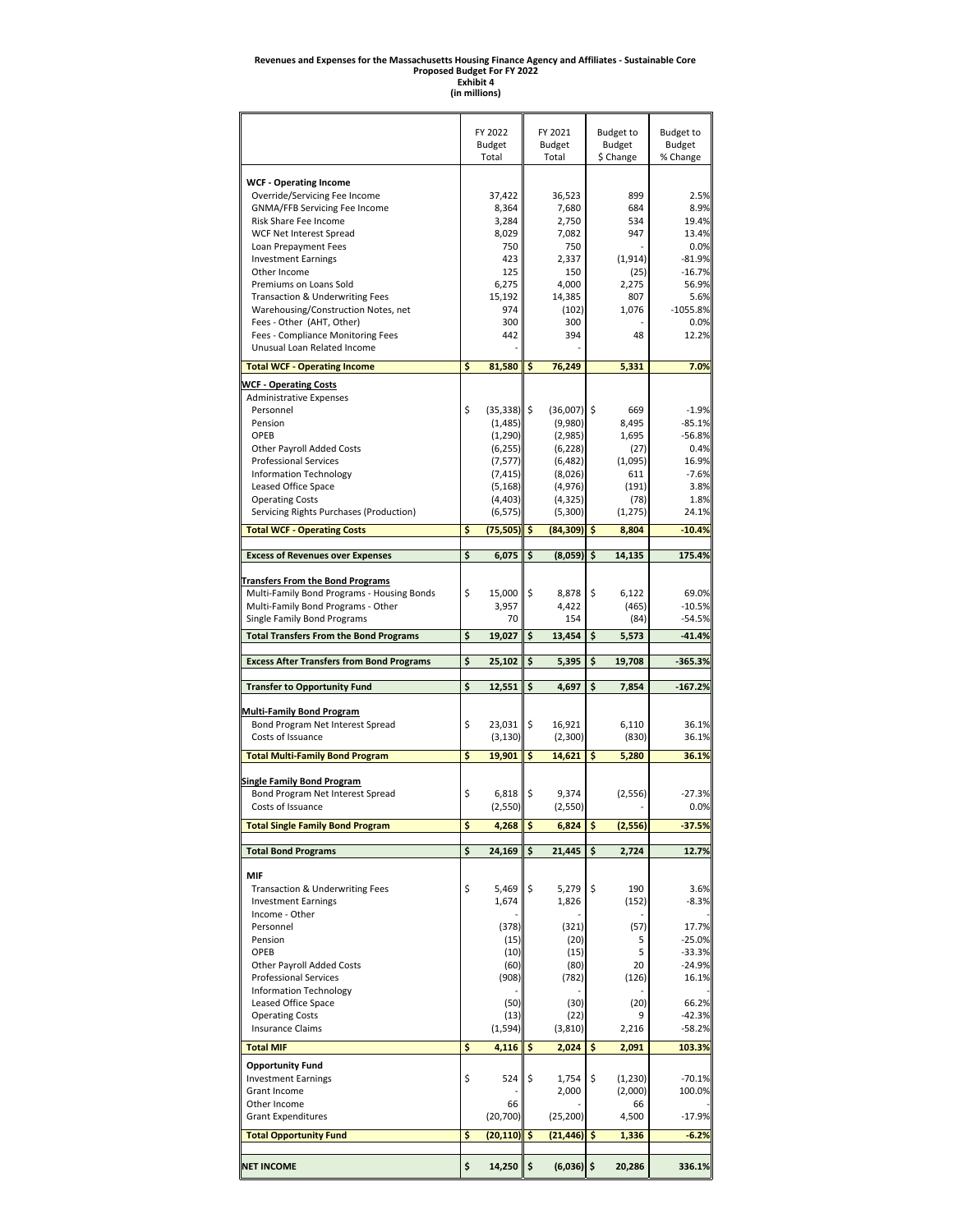Exhibit 5 Page 1 of 3

#### **Exhibit 5**

#### **Glossary of Terms used in MassHousing's Fiscal Plan for FY 2022**

This material provides a brief explanation of the various revenue and expense categories that are used throughout this Fiscal Plan. This guide does not present textbook definitions of these terms, but describes how certain types of transactions are recognized.

#### **Operating Revenues**

#### **Production and New Lending Income**

This income is earned and recognized at the time of the loan funding. This includes the following:

- Premiums earned on loans that are securitized and sold to the secondary market and the Single Family Housing Revenue Bond Program (SFHRB).
- Transaction/underwriting fees include application and financing fees charged for Rental Lending loan commitments and closings. In HomeOwnership, these include borrower processing fees and FNMA recourse fees. Fees also include premiums and renewals earned by the Mortgage Insurance Fund (MIF).
- Warehousing, which represent the interest earned on loans that are initially funded through the Working Capital Fund (WCF). The WCF serves as a temporary funding source for Home Ownership lending activity, pending subsequent sale of the loans, or loans wrapped by MBS, either to outside investors or to one or more of MassHousing's bond programs. The warehousing interest earned is offset by the interest expense of the line of credit, which is used to fund the purchase of these loans.
- Construction Loans/Notes, which represents the interest earned on construction loans offset by the interest expense of the construction loan notes used to fund the financing of these loans.
- Other Income, which represents revenue not included elsewhere (eg., AHTF fee income).

#### **Servicing Income, Spread, and Investment Earnings**

- Servicing income includes loan servicing fees, including GNMA/FFB service fees, contract administration fees from HUD, as well as fees charged to participants of the Tenants' Assistance Program (TAP).
- HO and Rental Spread, which represents the interest earned in the bond resolutions on its loans and investment earnings offset by the interest expense of the bonds used to fund the financing of these loans and financing costs.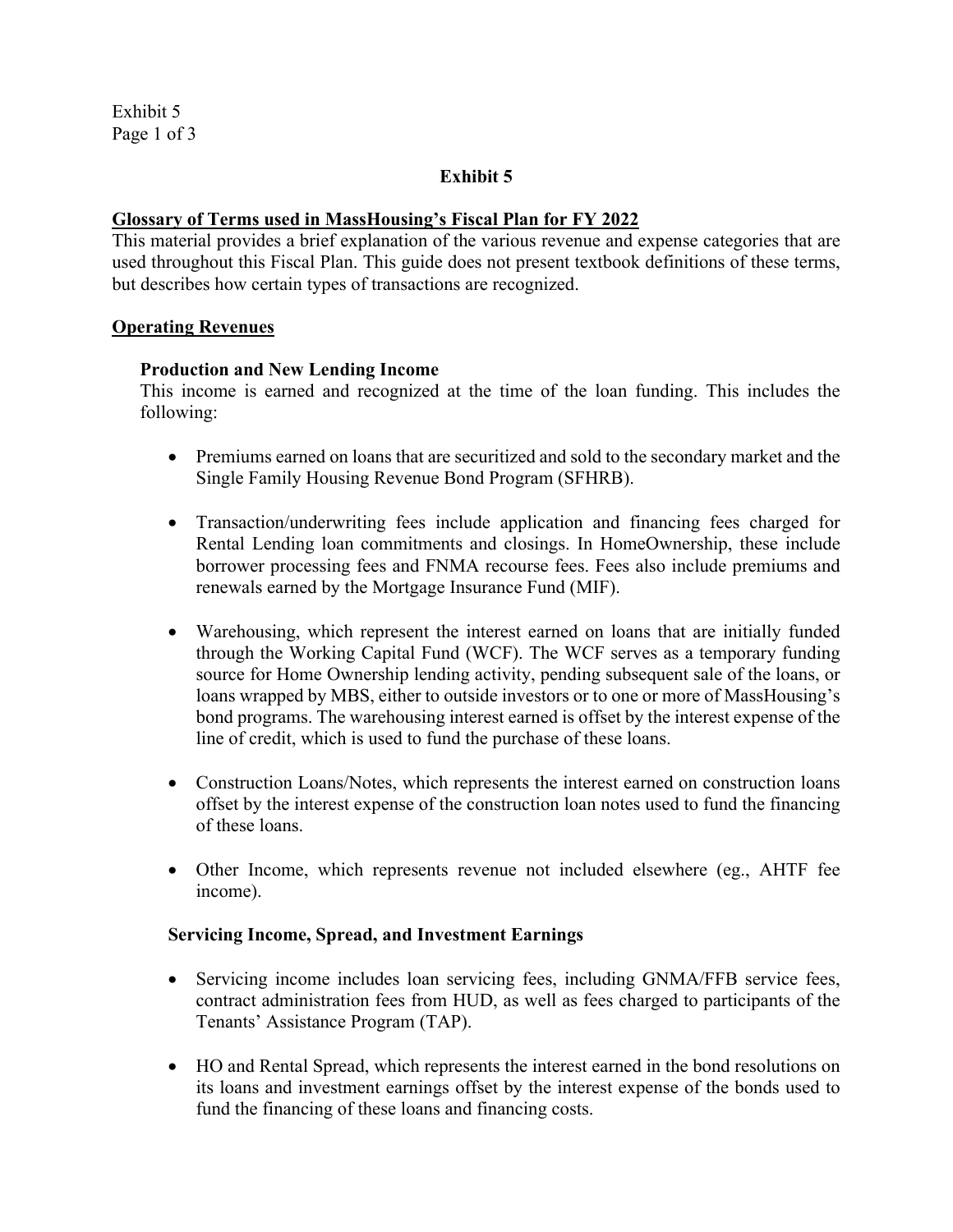#### Exhibit 5 Page 2 of 3

- In addition, there are fees which are unique to certain resolutions such as remarketing and liquidity fees applicable in the case of variable rate bonds. Lastly, certain resolutions have financed Section 8 developments subsidized with a so-called Financing Adjustment Factor (FAF). The bonds financing these developments were refunded in prior years with the resulting interest rate savings being shared equally with HUD and booked as Financing Costs.
- Risk Share Fee Income, which represents the fees earned for bearing a risk loss for loans funded under the Risk Sharing Program for Insured Affordable Multi Family Project Loans (Risk-Sharing Program), which is administered by HUD.
- Loan Prepayment Fees, which is a fee received to recapture the interest lost when a loan is paid off before its scheduled maturity date.
- WCF Interest on Loans, which represents a limited number of loans (i.e. mortgage increases, Priority Development Loans, Home Ownership construction loans, etc.) that have been funded out of WCF in lieu of issuing bonds, or on an interim basis pending the issuance of bonds. In addition, loans funded through an advance of funds from the Federal Home Loan Bank of Boston are booked to WCF.
- Grant Income, which are grants received to further the Agency's mission. This includes grants received from the Commonwealth, the Federal Home Loan Bank ("FHLB"), and the Capital Magnet Fund.
- Earnings from investments held by MassHousing in WCF and the Opportunity Fund, excluding Construction Loan Notes, and MIF.

## **Direct Expenses**

## **Administrative Expenses**

Administrative expenses booked to WCF refer to the cost of doing business, including such costs as all personnel and operating expenses, professional service contracts, and leasehold obligations (net of sublease income). Administrative expenses also include the continuing support of community services such as TAP (Tenants' Assistance Program) and Youth RAP (Residents' Activities Program). This line item also funds the provision of technical assistance and other resources targeting minority-owned and woman-owned business enterprises (MBEs & WBEs) in industries related to housing construction and management*.* Costs associated with crime prevention, youth development and community engagement that are provided to certain MassHousing developments are also included in this item.

Administrative expenses booked to the bond resolutions refer to fees paid to the trustees of our bond resolutions (e.g., US Bank, Wells Fargo, Bank of New York Mellon).